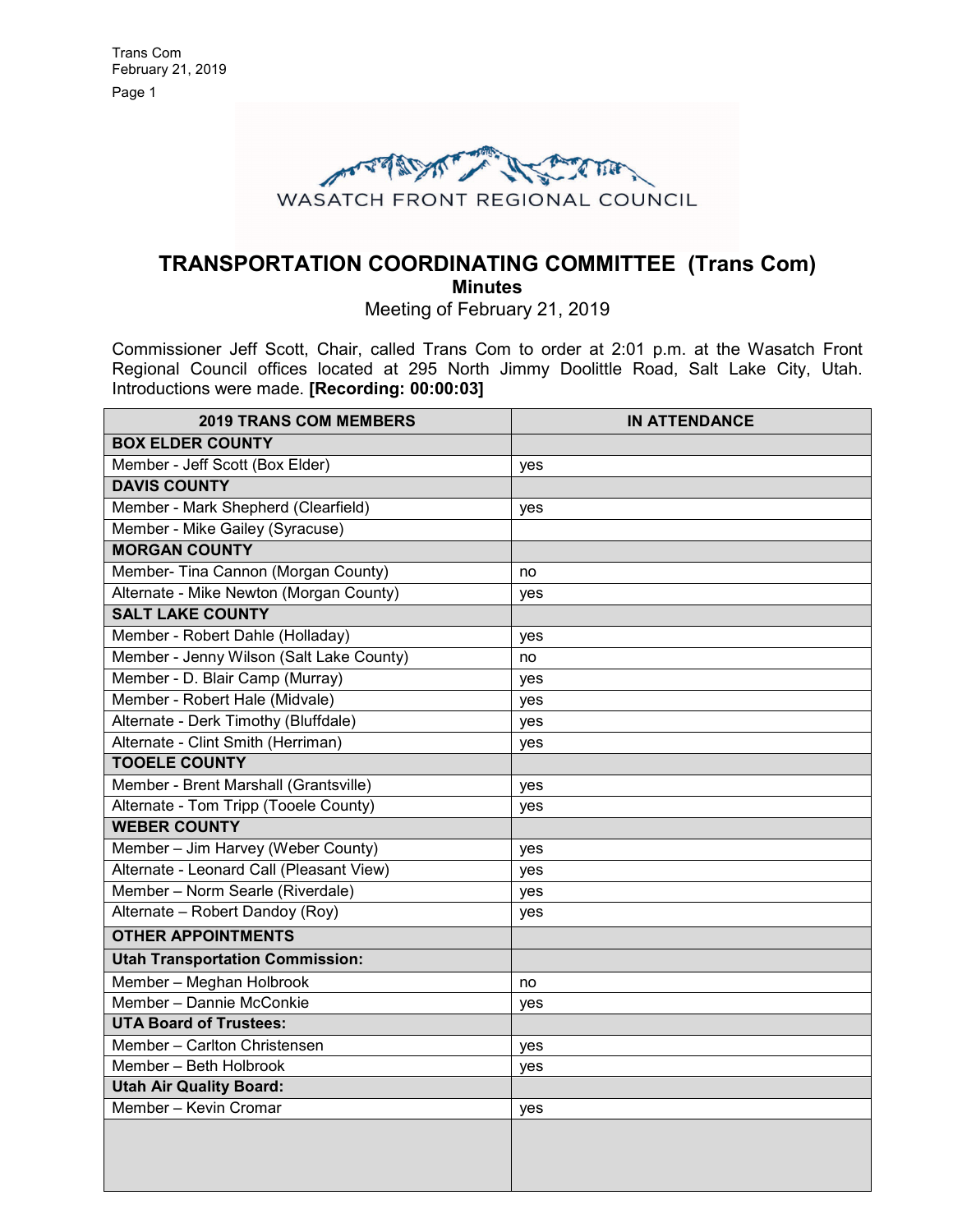Page 2

| <b>NON-VOTING MEMBERS</b>                      |                                                   |     |
|------------------------------------------------|---------------------------------------------------|-----|
| <b>UDOT Representative:</b>                    |                                                   |     |
| Member - Teri Newell                           |                                                   | yes |
| <b>UTA Representative:</b>                     |                                                   |     |
| Member - Laura Hanson                          |                                                   | no  |
| Air Quality Board, DAQ Staff Representative:   |                                                   |     |
| <b>Bryce Bird</b>                              |                                                   | no  |
| <b>FHWA - Utah Division Representative:</b>    |                                                   |     |
| Ivan Marrero                                   |                                                   | yes |
| <b>Mountainland Association of Governments</b> |                                                   |     |
|                                                |                                                   |     |
| <b>Others in Attendance:</b>                   |                                                   |     |
| Ben Huot, UDOT                                 |                                                   |     |
| Blaine Leonard, UDOT                           | Andrew Gruber, Wasatch Front Regional Council     |     |
| Alma Haskell, UTA                              | Ned Hacker, Wasatch Front Regional Council        |     |
| Helen Peters, SL County                        | LaNiece Davenport, Wasatch Front Regional Council |     |
| Wayne Bennion, Wasatch Front Regional Council  | Ted Knowlton, Wasatch Front Regional Council      |     |
| Ben Wuthrich, Wasatch Front Regional Council   | Scott Hess, Wasatch Front Regional Council        |     |
| Suzie Swim, Wasatch Front Regional Council     | Andrea Pearson, Wasatch Front Regional Council    |     |

### **2. Chair's Report [Recording: 00:02:05]**

Commissioner Scott reminded the group that WFRC will be moving their offices during the first week of March, and that the 50<sup>th</sup> Anniversary and Open House will follow the Council meeting on March 28, 2019.

### **3. Opportunity for Public Comment [Recording: 00:03:50]**

Commissioner Scott opened the meeting up for public comments. There were none.

### **1. Approval of Minutes [Recording: 00:04:20]**

Commissioner Scott brought attention to the minutes of the November 8, 2018 meeting and asked if there were any corrections. There were none. Mayor Derk Timothy moved that the minutes of the Trans Com meeting be approved as written. Mayor Rob Dahle seconded the motion, and the voting was unanimous in the affirmative.

### **4. Trans Com Roles and Responsibilities and Schedule for 2019 [Recording: 00:04:44]**

Wayne Bennion, WFRC, reminded members of the background of the Transportation Coordinating Committee (Trans Com) and referred to the current Memorandum of Agreement included in the packet. Trans Com acts as the policy advisory committee to the Regional Council regarding the programming of funds through the TIP and other short-range transportation issues. There is a technical advisory committee in each urbanized area that periodically provides recommendations to Trans Com. Mr. Bennion briefed the committee on Trans Com's roles and responsibilities and then presented a schedule for Trans Com meetings in 2019. Members were encouraged to review the proposed schedule and provide suggestions about any other issues they would like to discuss.

#### **5. Transportation Improvement Program (TIP) [Recording: 00:14:07] a. Report on Board Modifications to the 2019-2024 TIP**

Ben Wuthrich, WFRC, updated the committee regarding recent modifications to the current

# 2019- 2024 TIP. These modifications were approved by the Wasatch Front Regional Council at the January 24, 2019 meeting.

### **b. ACTION: Board Modifications to the 2019-2024 TIP [Recording: 00:19:14]**

Mr. Wuthrich then reported that WFRC has received requests to modify the current 2019-2024 TIP and briefly discussed each of the projects. **[Recording: 00:40:55]** Mayor Brent Marshall